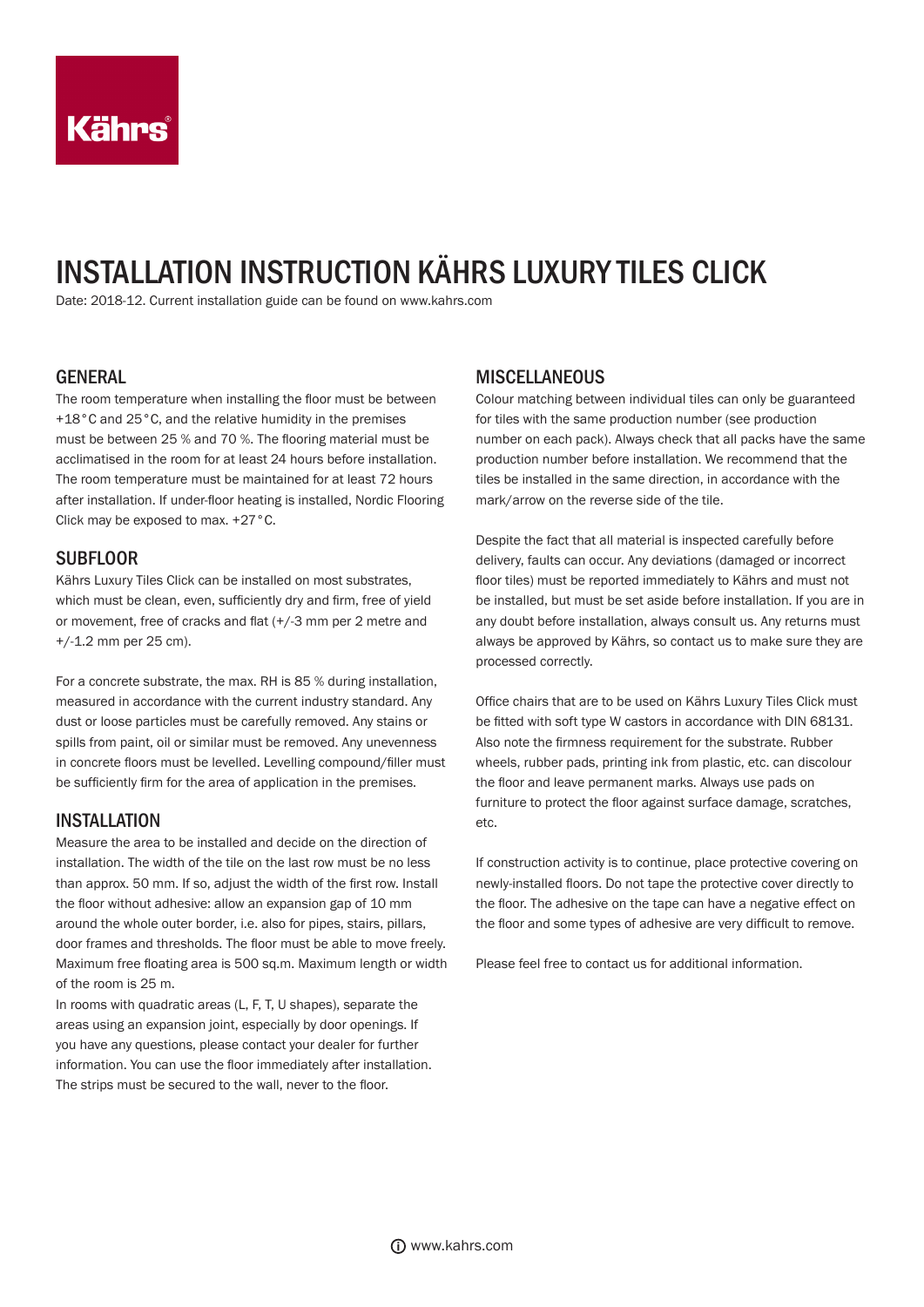

# INSTALLATION OF KÄHRS LUXURY TILES CLICK



## 1.

First tile, first row.

Place the plank against the wall with 10 mm distance from the wall on the left.

Later, after 3 rows, you can easily place the floor against the front wall as a distance of 10 mm.



### 5.

Second row. The first and last tile must be at least 300 mm. Keep a small distance from the wall.

2.

Second tile, first row.

Place the tile carefully and tightly against the short end of the first one.



## 6.

Distances between the short sides.

The minimum distance between the short ends of the tiles in parallel rows may not be any less than approx. 300 mm.

## 7.

Second tile, second row.

Place the tile carefully and tightly against the short end of the previous tile and fold it down in one single movement.

While folding down, check that the tiles are tightly against each other.

Press or tap on the newlyinstalled short end.

# 8.

After 2-3 rows. Adjust the distance to the front wall by positioning a distance of 10 mm.



# 3.

Fold down in one single movement. Check that the tiles are tightly against each other. Press or tap on the newlyinstalled short end. At the end of the first row, leave a distance of at least 10 mm to the wall.



### 4.

Press down with your hand or tap lightly with a rubber mallet on the tile you just installed.